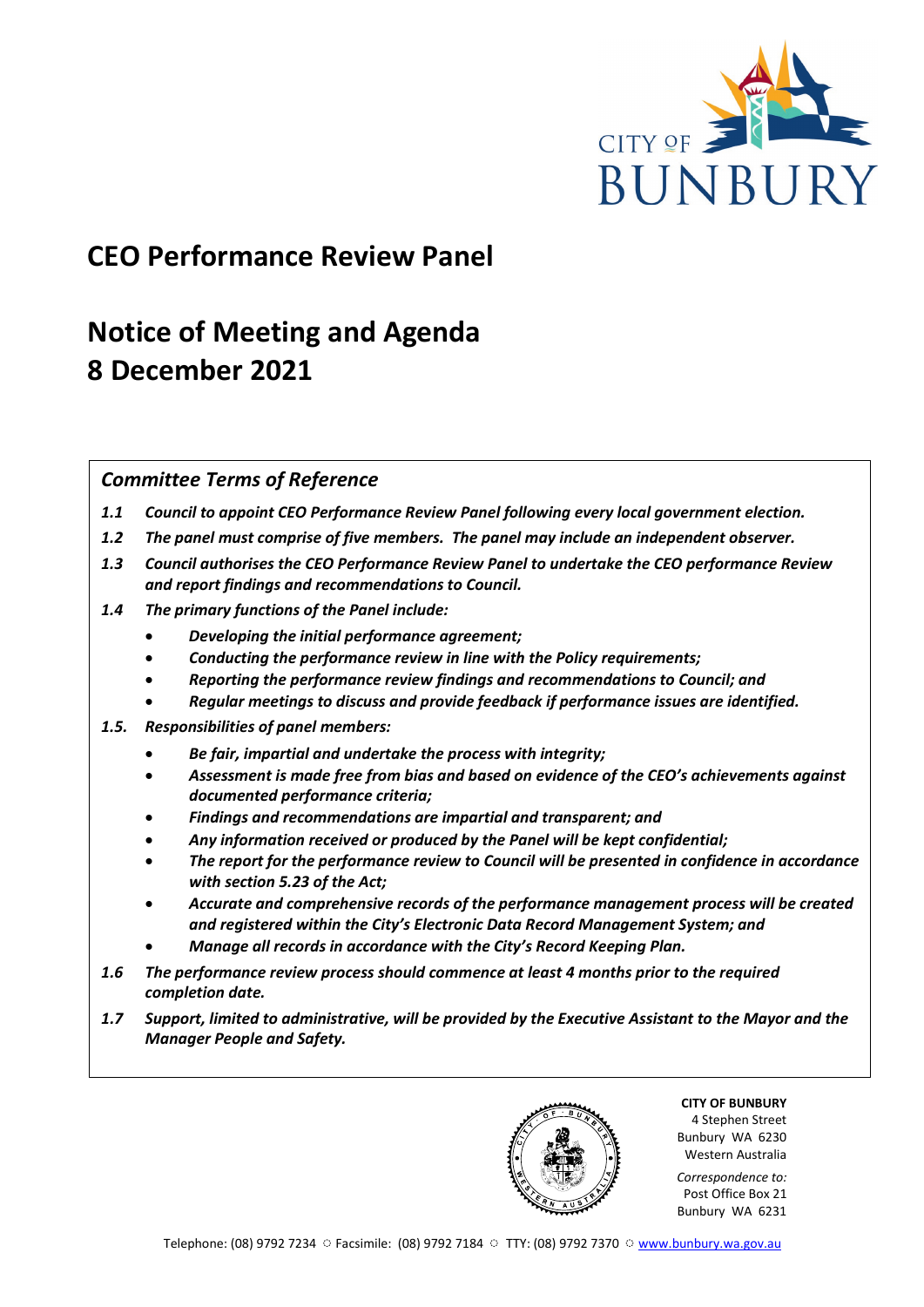

### **CEO Performance Review Panel Notice of Meeting**

Dear Committee Members

The next Ordinary Meeting of the CEO Performance Review Panel will be held in the Ocean Room, 2-4 Stephen Street, Bunbury on Wednesday, 8 December 2021 at 3.00pm.

Signed: **Leanne French Senior Governance and Risk Officer**

### **Agenda**

8 December 2021

*Committee Members:*

| <b>Member Name</b>             | <b>Representing</b> |
|--------------------------------|---------------------|
| Mayor Jaysen Miguel            | City of Bunbury     |
| <b>Councillor Karen Steele</b> | City of Bunbury     |
| Councillor Cheryl Kozisek      | City of Bunbury     |
| <b>Councillor Marina Quain</b> | City of Bunbury     |
| <b>Councillor Kris Plumb</b>   | City of Bunbury     |
| <b>Councillor Gabi Ghasseb</b> | City of Bunbury     |

*Ex-officio Members (non-voting):*

| Member Name | Representing |
|-------------|--------------|
| <b>Nil</b>  |              |

*Support Staff:*

| <b>Name</b>        | <b>Title</b>                           |
|--------------------|----------------------------------------|
| Mr Mal Osborne     | CEO                                    |
| Mrs Leanne French  | Senior Governance and Risk Officer     |
| Mr Jordan Hunt     | Team Leader Projects and Performance   |
| Mrs Angie Dominish | Price Consulting (via Microsoft TEAMS) |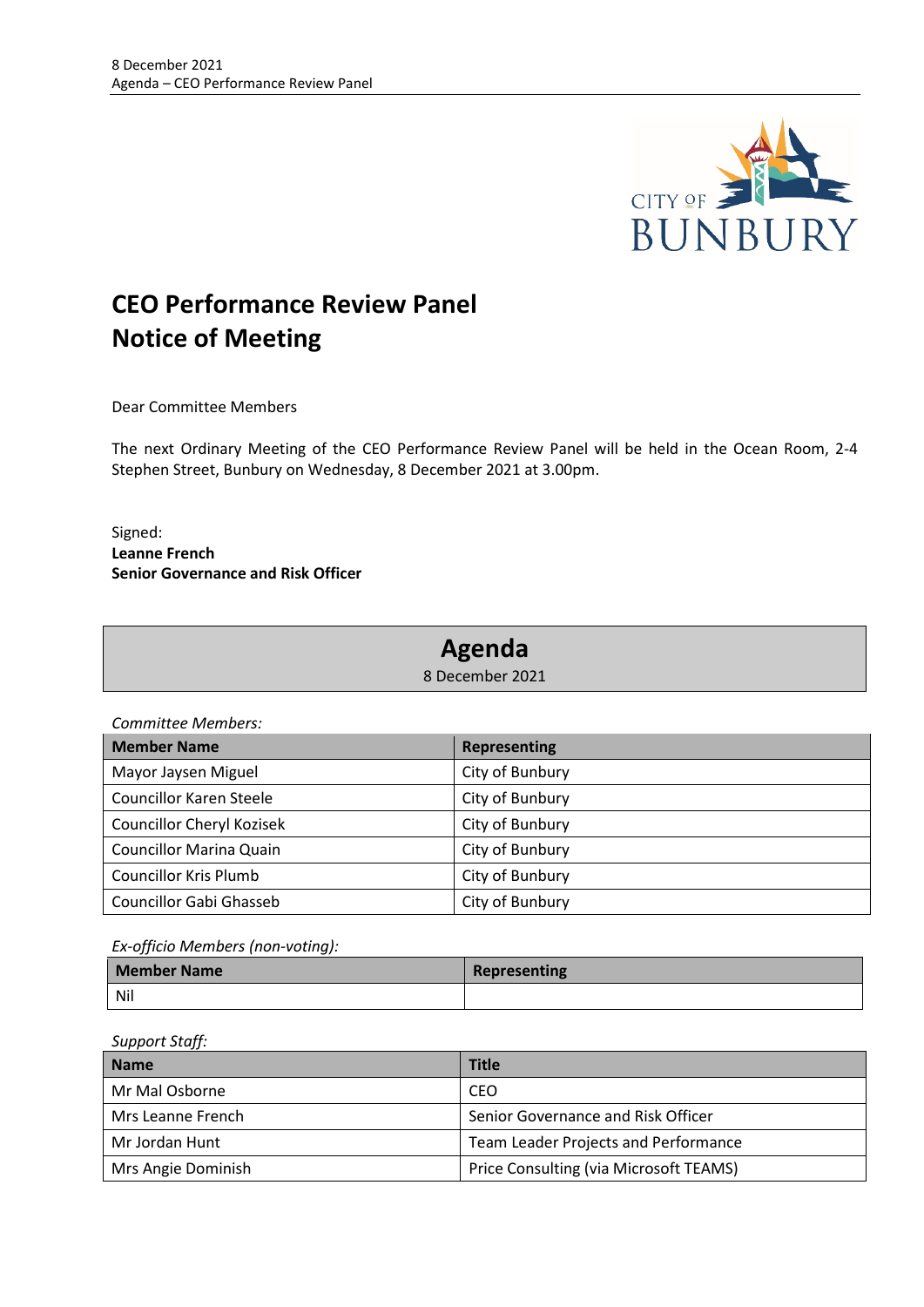# Table of Contents

| Item No |            | Subject | Page No. |
|---------|------------|---------|----------|
| 1.      |            |         |          |
| 2.      |            |         |          |
| 3.      |            |         |          |
| 4.      |            |         |          |
|         | 4.1<br>4.2 |         |          |
| 5.      |            |         |          |
| 6.      |            |         |          |
| 7.      |            |         |          |
| 8.      |            |         |          |
|         | 8.1        |         |          |
| 9.      |            |         |          |
|         | 9.1<br>9.2 |         |          |
| 10.     |            |         |          |
| 11.     |            |         |          |
| 12.     |            |         |          |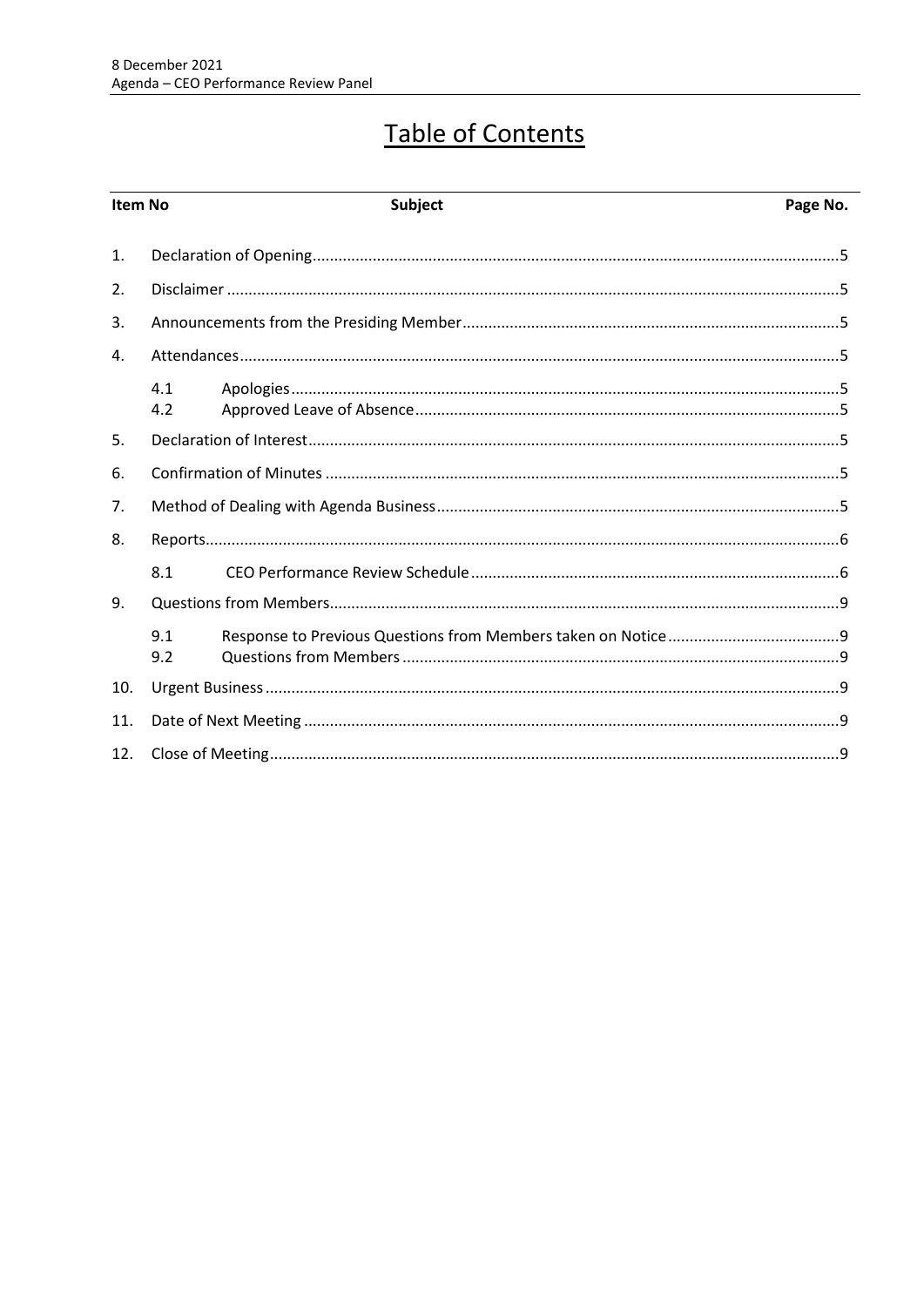### **Acknowledgement of Country**

We acknowledge the Traditional Custodians of this land, the Wardandi Noongar people, and pay our respects to Elders past, present and future.

### **Vision**

Bunbury: welcoming and full of opportunities.

### **Organisational Values**

### #WEARECOB

|                     | We are one team                                    |
|---------------------|----------------------------------------------------|
|                     | We keep each other safe                            |
| WE ARE COMMUNITY    | We display empathy and respect                     |
|                     | We have fun and celebrate our successes            |
|                     | We work together to achieve great outcomes         |
|                     | We are open to opportunities                       |
| <b>WE ARE OPEN</b>  | We actively listen and think things through        |
|                     | We are inclusive and treat everyone equally        |
|                     | We are honest and open in our communications       |
|                     | We are open to feedback to improve our performance |
|                     | We lead the change, we own it                      |
| <b>WE ARE BRAVE</b> | We trust and empower each other                    |
|                     | We have the difficult conversations early          |
|                     | We hold ourselves to the highest standard          |
|                     | We have the courage to improve and simplify        |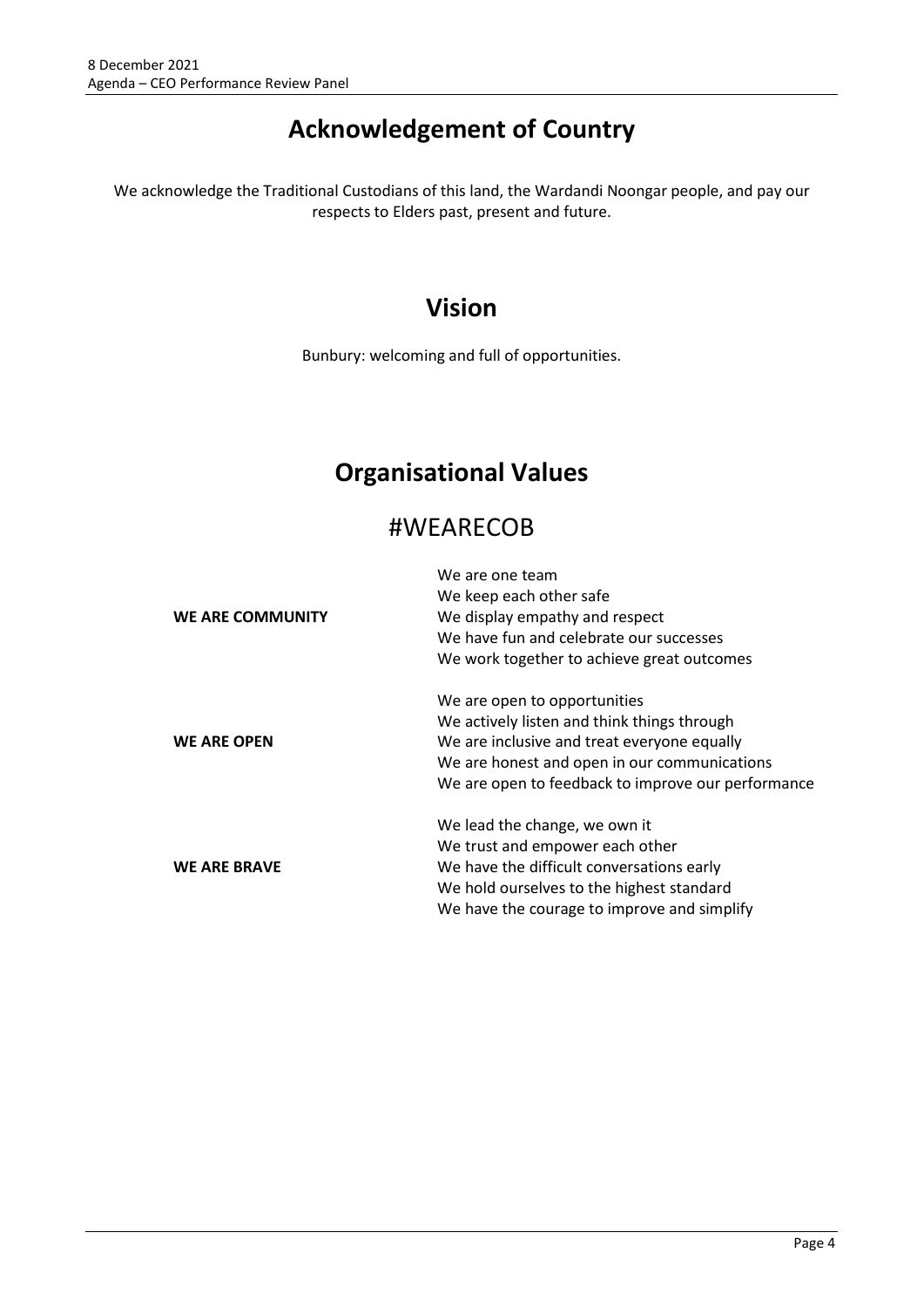#### <span id="page-4-0"></span>**1. Declaration of Opening**

As this is the first meeting of the Policy Review and Development Committee since the 2021 local government elections, the committee is required to elect a Presiding Member from amongst themselves in accordance with Section 5.12 of the *Local Government Act 1995*.

The Chief Executive Officer will call for nominations for the position of Presiding Member.

#### <span id="page-4-1"></span>**2. Disclaimer**

Not applicable to this committee.

#### <span id="page-4-2"></span>**3. Announcements from the Presiding Member**

#### <span id="page-4-4"></span><span id="page-4-3"></span>**4. Attendances**

- *4.1 Apologies*
- <span id="page-4-5"></span>*4.2 Approved Leave of Absence*

#### <span id="page-4-6"></span>**5. Declaration of Interest**

IMPORTANT: Committee members to complete a "Disclosure of Interest" form for each item on the agenda in which they wish to disclose a financial/proximity/impartiality interest. They should give the form to the Presiding Member before the meeting commences. After the meeting, the form is to be forwarded to the Administration Services Section for inclusion in the Corporate Financial Disclosures Register.

#### <span id="page-4-7"></span>**6. Confirmation of Minutes**

Committee Decision: Moved \_\_\_\_\_\_\_\_\_\_ Seconded \_\_\_\_\_\_\_\_\_

1. The minutes of the CEO Performance Review Panel meeting held on 22 September 2021 are confirmed as a true and accurate record.

CARRIED/LOST

#### <span id="page-4-8"></span>**7. Method of Dealing with Agenda Business**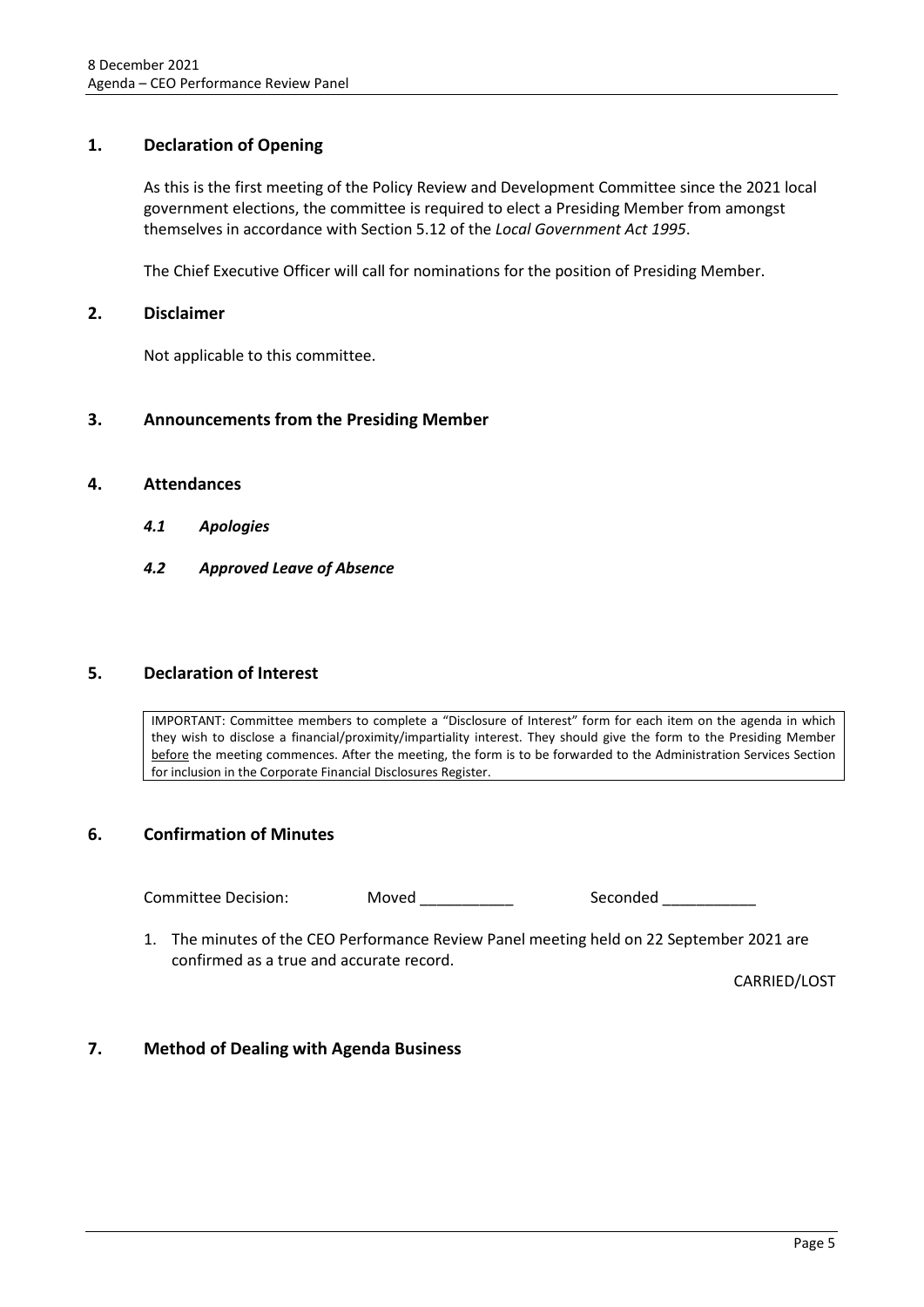#### <span id="page-5-1"></span><span id="page-5-0"></span>**8. Reports**

| <b>File Ref:</b>            | COB/515                                                 |                             |
|-----------------------------|---------------------------------------------------------|-----------------------------|
| <b>Applicant/Proponent:</b> | Internal                                                |                             |
| <b>Responsible Officer:</b> | Leanne French, Senior Governance and Risk Officer       |                             |
| <b>Responsible Manager:</b> | Greg Golinski, Manager Finance                          |                             |
| Executive:                  | Office of the CEO                                       |                             |
| <b>Authority/Discretion</b> | Advocacy                                                | Review                      |
|                             | Executive/Strategic                                     | Quasi-Judicial              |
|                             | ⊠<br>Legislative                                        | <b>Information Purposes</b> |
|                             |                                                         |                             |
| <b>Attachments:</b>         | Appendix 1 Draft CEO Annual Performance Review Schedule |                             |

#### **8.1 CEO Performance Review Schedule**

#### **Summary**

This report considers the City's intention to transition the Chief Executive Officer's (CEO) performance review schedule into alignment with the financial year. By doing so, the CEO's key performance indicators (KPIs) will be better informed by the City's Strategic Community Plan (SCP) and will be better supported by the organisation's budget process.

#### **Executive Recommendation**

That the CEO Performance Review Panel recommends that Council:

- 1. Endorse the CEO performance review schedule transitioning into alignment with the financial year on going as presented at Appendix 1.
- 2. Endorse that the existing 2020/21 CEO KPIs remain in effect until 30 June 2022.
- 3. Amend the CEO Performance and Salary Review Council Policy to reflect the amended schedule.

#### *Voting Requirement: Simple Majority*

#### **Strategic Relevance**

| Theme 4:       | Our City                                                                                                                             |
|----------------|--------------------------------------------------------------------------------------------------------------------------------------|
| Goal           | Civic leadership, partnerships and sound governance in delivering with and                                                           |
|                | for the community.                                                                                                                   |
| Objective 4.4: | A skilled organisation, which exercise responsible asset stewardship, sound<br>financial management, and exemplary customer service. |

#### **Regional Impact Statement**

Not applicable.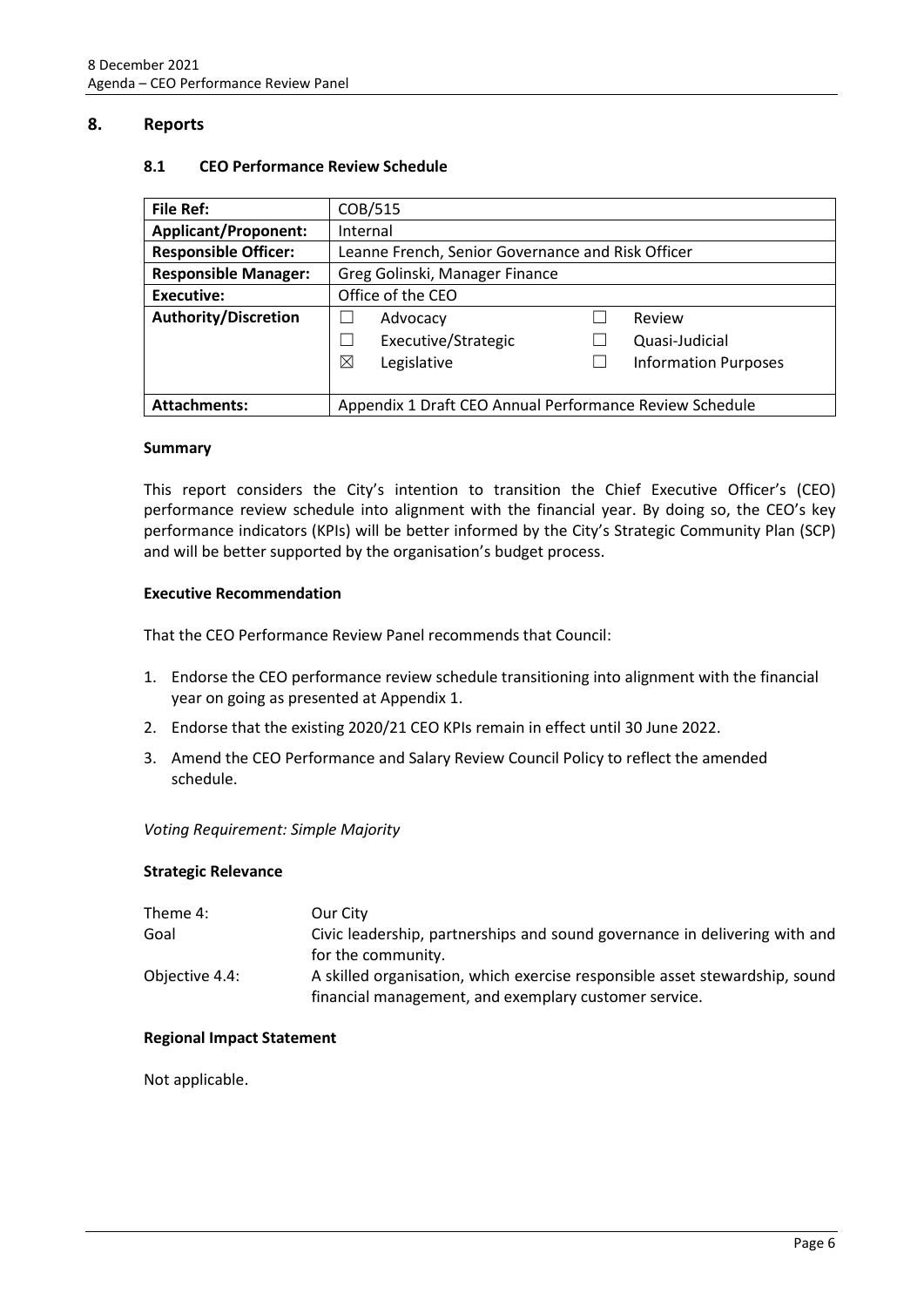#### **Background**

In 2020 the City of Bunbury set out to build and enhance its organisational capability – "A Better Organisation for a Better Bunbury". A critical component to achieving this has been the establishment of a capability with the purpose of providing clear direction and support in aligning outcomes to strategic goals.

An important pillar of the organisation's strategic framework is the Strategic Community Plan (SCP) which required a full review going into 2022. The objective of the 2022 SCP review has been to narrow the plan's focus on community priorities and is likely to result in a substantial change in structure and detail from the existing plan. Given such change is expected the 2022 SCP review provides an opportunity for Council to establish performance criteria for the CEO that effectively focuses the organisation's energy on the current priorities of the community.

In accordance with Council's policy in November 2021 the CEO Performance Review Panel were scheduled to review and establish new CEO KPIs for the 2022 calendar year. This timing would not have allowed for the full review of the SCP to progress far enough to enable it to appropriately inform the CEO's 2022 KPIs.

To resolve this issue and further support an integrated approach to strategic and organisational planning, a realignment of the development of the CEO's KPIs to coincide with the financial year is required with suggested changes as reflected at Appendix 1 .

#### **Council Policy Compliance**

The Council Policy CEO Performance and Salary Review authorises the CEO Performance Review Panel to undertake the CEO Performance Review and report findings and recommendations to Council.

#### **Legislative Compliance**

#### *Local Government Act 1995*

Sections 5.38 and 5.39(3)(b) of the Local Government Act 1995, which requires that:

- The performance of the CEO be reviewed at least once a year,
- The CEO will have a written contract of employment, which shall include performance criteria for the purpose of conducting a review,

and

• A Local Government is to consider each review on the performance of the CEO carried out under section 5.38 and is to accept the review, with or without modification, or to reject the review.

#### *Local Government (Administration) Regulations 1996*

Clause 4 of the CEO's contract of employment requires that a performance review be undertaken at least annually, and more frequently if Council or the CEO perceives there is a need to do so, and that the review references Performance Criteria that are agreed in writing by the parties.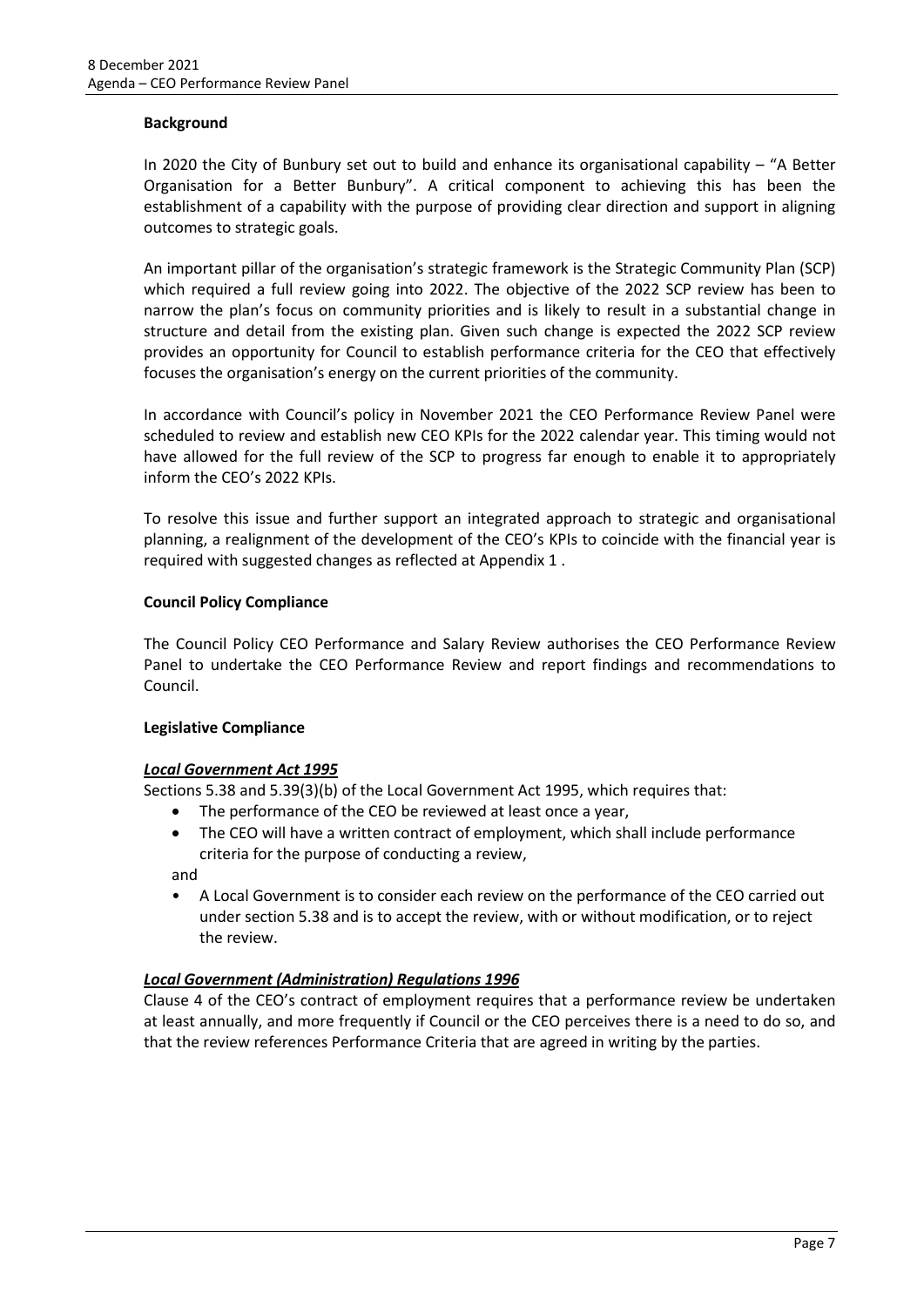#### **Officer Comments**

The City of Bunbury aims to establish a truly integrated approach to strategic and organisational planning. The following outcomes from the CEO performance review process will help achieve this objective.

- 1. Align the CEO performance review schedule to coincide with the financial year.
	- KPIs are workshopped and finalised once the Strategic Community Plan has been reviewed and approved.
	- KPIs are workshopped and finalised in time to be supported through the budget if required.
- 2. KPIs are set at a strategic level appropriately informed by the Strategic Community Plan / CEO contract requirements.
- 3. Establish a more convenient way to monitor and report on the CEO's KPIs.

#### **Analysis of Financial and Budget Implications**

Not applicable.

#### **Community Consultation**

Not applicable.

#### **Councillor/Officer Consultation**

The CEO Performance Review Panel is requested to formally consider the report and subsequently, present a Panel recommendation to Council for consideration.

#### **Applicant Consultation**

Not applicable

#### **Timeline: Committee Decision Implementation**

Pending Council endorsement, any changes to the CEO Performance Review Schedule and Council Policy will become effective immediately.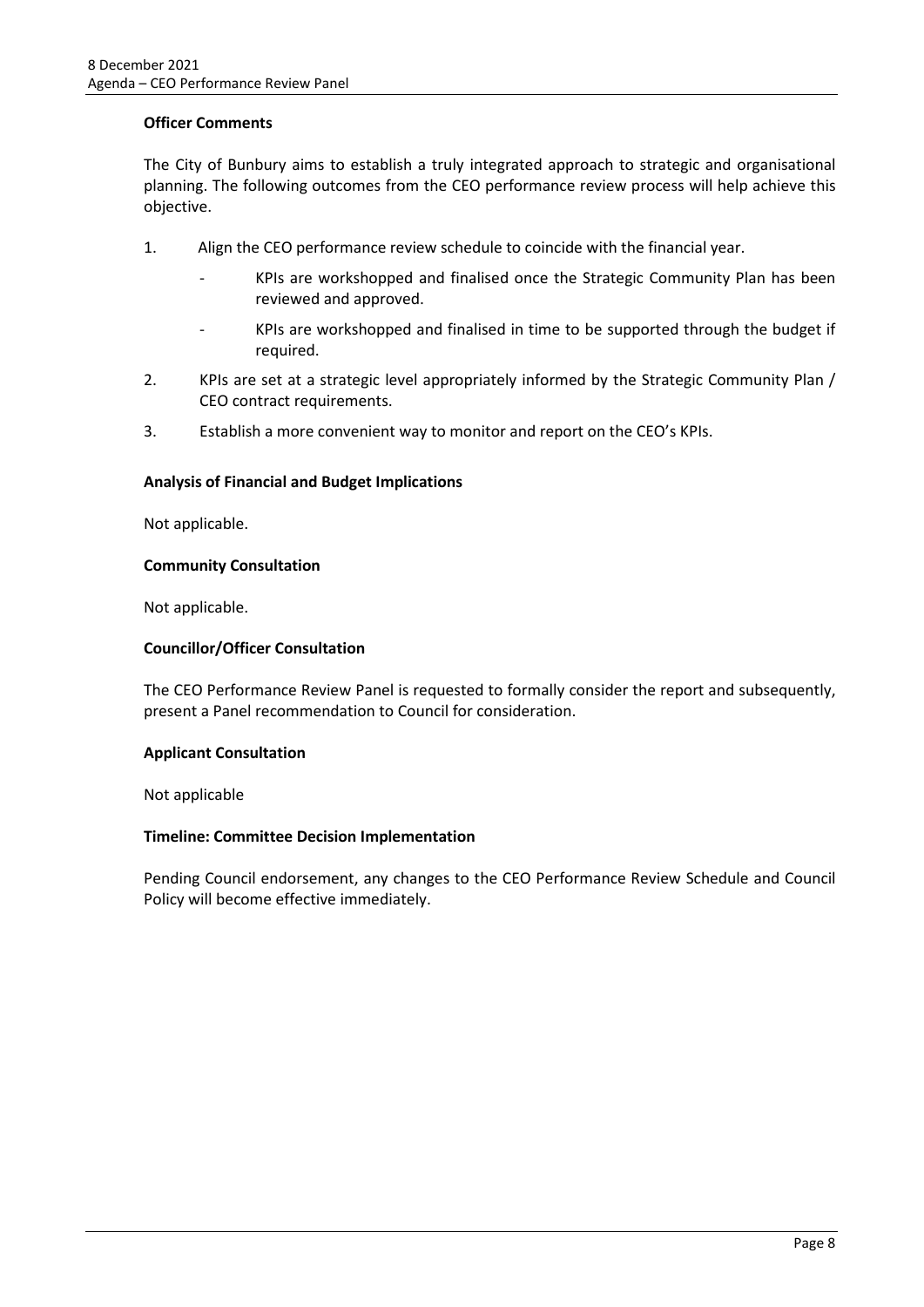#### <span id="page-8-1"></span><span id="page-8-0"></span>**9. Questions from Members**

#### *9.1 Response to Previous Questions from Members taken on Notice*

#### <span id="page-8-2"></span>*9.2 Questions from Members*

#### <span id="page-8-3"></span>**10. Urgent Business**

Nil

#### <span id="page-8-4"></span>**11. Date of Next Meeting**

TBC

#### <span id="page-8-5"></span>**12. Close of Meeting**

The Presiding Member closed the meeting at \_\_\_\_\_\_\_\_.